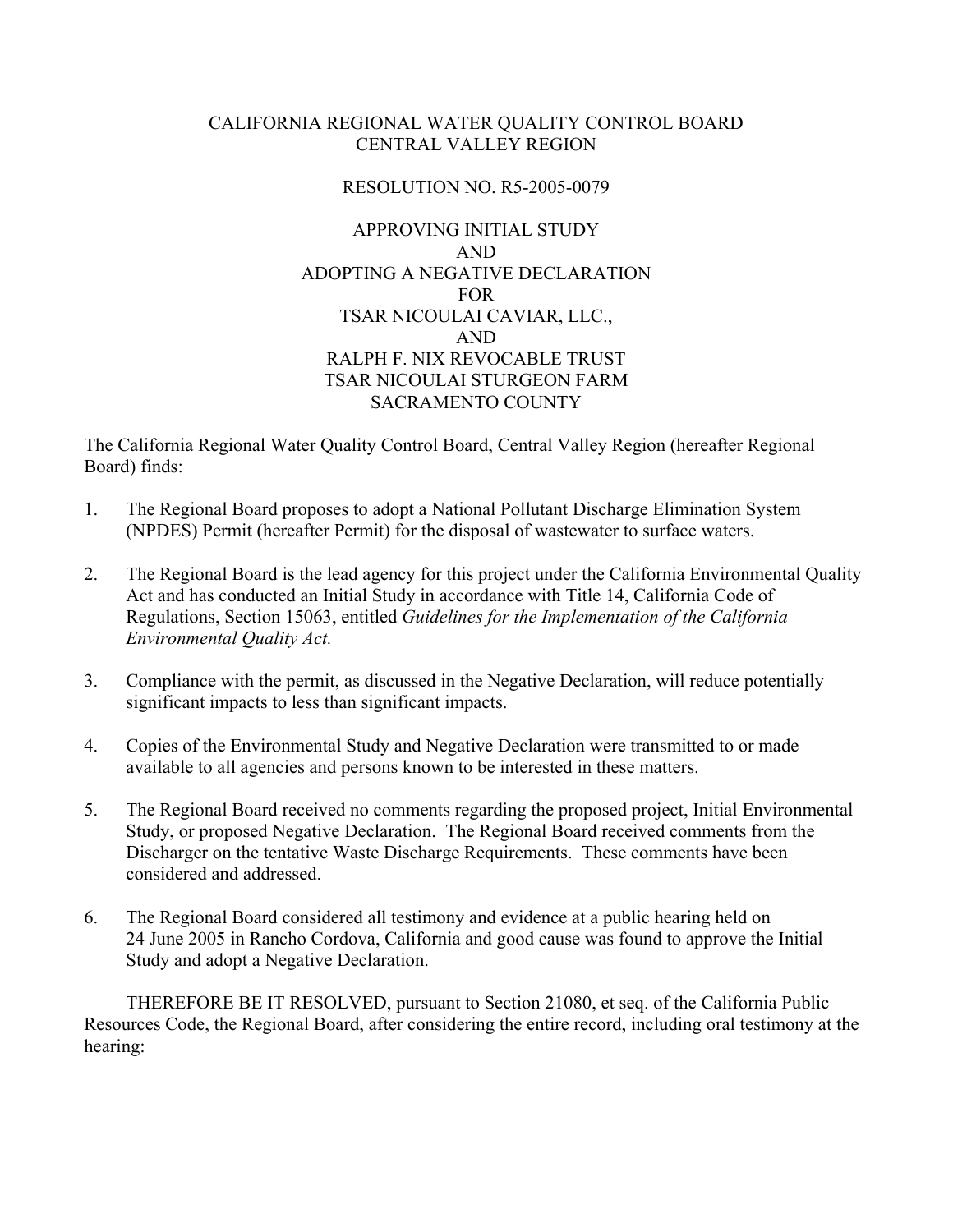## RESOLUTION R5-2005-0079 -2-TSAR NICOULAI CAVIAR, LLC. AND RALPH F. NIX REVOCABLE TRUST

- 1. Approves the Initial Environmental Study and adopts the Negative Declaration for the *Tsar Nicoulai Caviar, LLC, and Ralph F. Nix Revocable Trust, Tsar Nicoulai Sturgeon Farm*.
- 2. Finds the record before the Regional Board contains no substantial evidence that a fair argument has been made that the project may have a significant effect on the environment.

I, THOMAS R. PINKOS, Executive Officer, do hereby certify the foregoing is a full, true, and correct copy of a Resolution adopted by the California Regional Water Quality Control Board, Central Valley Region, on 24 June 2005.

THOMAS R. PINKOS, Executive Officer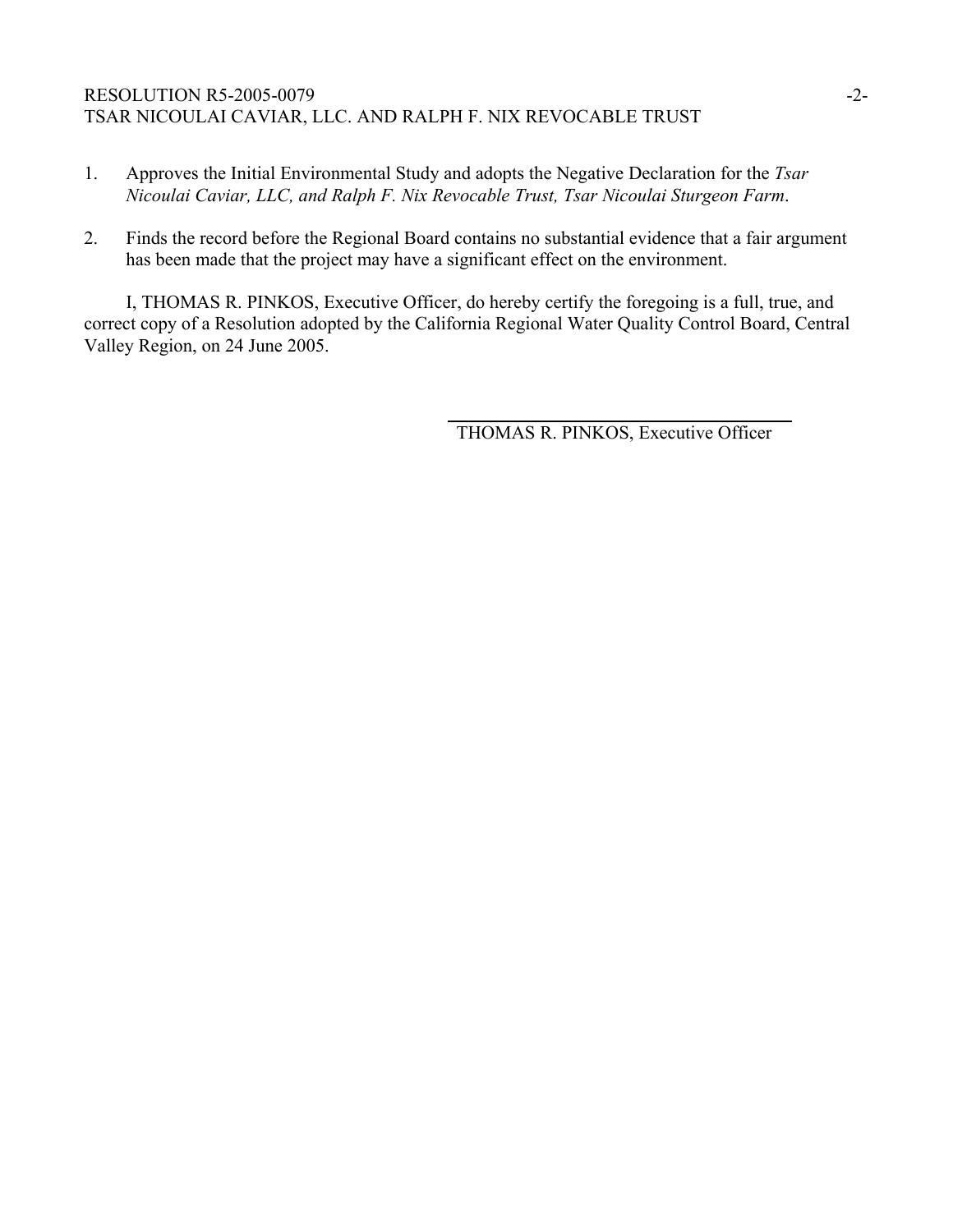#### **NEGATIVE DECLARATION PURSUANT TO TITLE 14, CHAPTER 3, SECTIONS 15000, et seq. CALIFORNIA CODE OF REGULATIONS**

# **Project Title**

# TSAR NICOULAI CAVIAR, LLC. AND RALPH F. NIX REVOCABLE TRUST

# **Project Description**

Location: 10822 Gay Road, Wilton, CA 95693 (APNs 134-0173-013) and a portion of 134-0173- 014). The subject property is located 1020 feet west of the intersection of Mindy Lane and Gay Road as identified in Sacramento County Assessor's Parcel Map.

The project is to initiate a discharge of wastewater to an unnamed drainage tributary to the Cosumnes River, and to apply solid wastes to land owned by the Discharger, pursuant to a National Pollutant Discharge Elimination System (NPDES) permit.

The wastewater discharge from the facility may include unused food, fish excrement, and algae. The discharger also proposes to use sodium chloride (salt) to control fish infections from surface abrasions and spread of fish disease.

The initial Environmental Study identifies surface water, groundwater and solid waste impacts to be less than significant. The project is to operate a sturgeon farm pursuant to a NPDES Permit, to allow the discharge of wastewater to a drainage tributary to the Cosumnes River, and to land apply solid wastes from the operation. Impacts will be less than significant if the facility is operated in accordance with permit limitations.

## **Findings**

An Initial Environmental Study was prepared for Tsar Nicoulai Caviar, LLC and the Ralph F. Nix Revocable Trust. A Report of Waste Discharge, dated 9 May 2003, with supplemental information received 19 October 2004, was submitted to the Central Valley Regional Water Quality Control Board (Regional Board). The Regional Board has prepared a NPDES Permit. These documents describe the potential environmental impacts and their significance. The conclusion of the Initial Environmental Study finds that the project should not have a significant impact on the environment if the facility is operated in accordance with permit limitations.

Copies of the Initial Environmental Study, Negative Declaration and the NPDES Permit can be obtained by request to the Regional Water Quality Control Board, the Lead Agency.